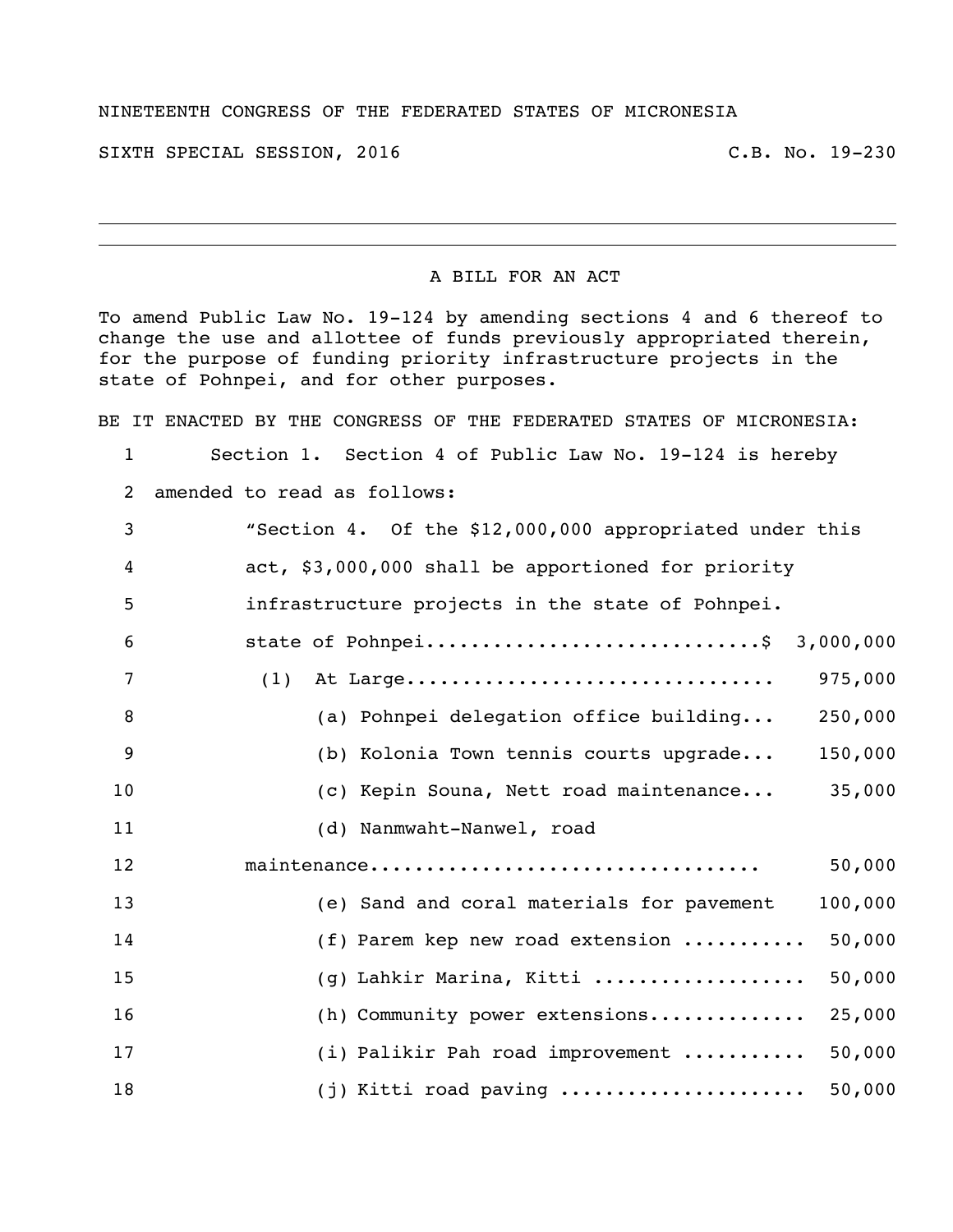C.B. No. 19-230

| $\mathbf{1}$   | Madolenihmw road paving \$                          | 50,000  |
|----------------|-----------------------------------------------------|---------|
| $\overline{2}$ | (k)<br>Wone Catholic Church road paving             | 35,000  |
| 3              | Pohn Awak, Pahnpe, U road maintenance<br>(1)        | 10,000  |
| 4              | (n) Madolenihmw road maintenance                    | 50,000  |
| 5              | (o) Seinwar road maintenance                        | 20,000  |
| 6              | (2) Election District No. 1                         | 675,000 |
| 7              | (a) Totopai road                                    | 30,000  |
| 8              | (b) Road maintenance                                | 50,000  |
| 9              | (c) Kaselehlia Street sidewalk/                     |         |
| 10             |                                                     | 120,000 |
| 11             | (d) Pohnpei delegation loop (New road-              |         |
| 12             |                                                     | 70,000  |
| 13             | (e) Seidonokawa Road                                | 60,000  |
| 14             | (f) Sokehs Island circumferential road              |         |
| 15             | paving/materials/equipment                          | 225,000 |
| 16             | (g) Roofing, track and field bleachers              | 30,000  |
| 17             | (h) Our Lady of Mercy High School new               |         |
| 18             | science building                                    | 45,000  |
| 19             | (i) Sekere to Nanpohnmal road improvement           | 25,000  |
| 20             | (j) Airport terminal beautification project         | 20,000  |
| 21             | (3) Election District No. 2 priority infrastructure |         |
| 22             |                                                     | 675,000 |
| 23             | (a) Pohnlangas Dispensary repair and improvement    | 20,000  |
| 24             | Wone Dispensary repair and improvement<br>(b)       | 20,000  |
| 25             | Temwen School road paving<br>(C)                    | 30,000  |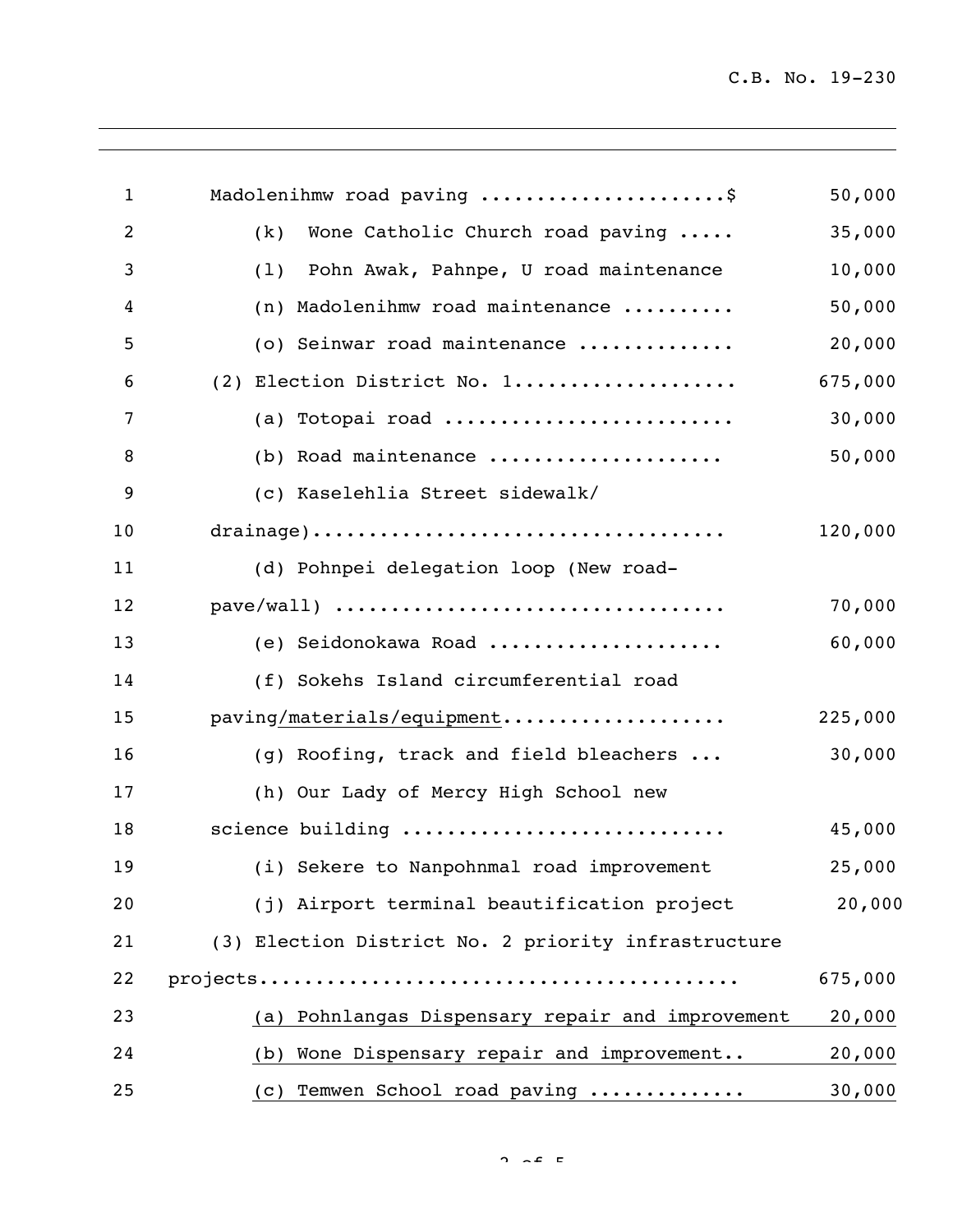| $\mathbf{1}$   | Rohi School road paving \$<br>(d)                | 40,000  |
|----------------|--------------------------------------------------|---------|
| $\overline{2}$ | Pehleng School road paving<br>(e)                | 40,000  |
| 3              | Peilik bridge (Enipein powe)<br>(f)              | 85,000  |
| 4              | Nankoaloau bridge overlay (Pehleng)<br>(q)       | 15,000  |
| 5              | Steinway School classrooms<br>(h)                | 70,000  |
| 6              | Nanmangil power extension<br>(i)                 | 15,000  |
| 7              | Kitti road cleaning/beautification<br>(i)        | 15,000  |
| 8              | Areu Pah road paving<br>(k)                      | 50,000  |
| 9              | Nanketiou Bridge (Alohkapw)<br>(1)               | 87,700  |
| 10             | Nanmwet (Madolenihmw) erosion protection/<br>(m) |         |
| 11             | drainage                                         | 38,000  |
| 12             | Ohwa Mission School building repair<br>(n)       | 13,920  |
| 13             | Pohnsauk (Madolenihmw) power extension<br>(0)    | 35,000  |
| 14             | Nankerpene Bridge repair<br>(p)                  | 25,380  |
| 15             | Access road paving (Kaun en Wehi, Kitti).<br>(q) | 25,000  |
| 16             | Kepine (Madolenihmw) power extension<br>(r)      | 25,000  |
| 17             | Pahtakai/Oalioaliwi (Kitti) road upgrade.<br>(S) | 20,000  |
| 18             | Purchase of coral materials<br>(t)               | 5,000   |
| 19             | (4) Election District No. 3                      | 675,000 |
| 20             | (a) Kepin Souna, Nett road maintenance           | 35,000  |
| 21             | (b) Dien, U road                                 | 70,000  |
| 22             | $(c)$ Pahlap, U road                             | 70,000  |
| 23             | $(d)$ Otohi, U road                              | 70,000  |
| 24             | (e) Nett road projects                           | 300,000 |
| 25             | (f) Pingelap Infrastructure projects             | 65,000  |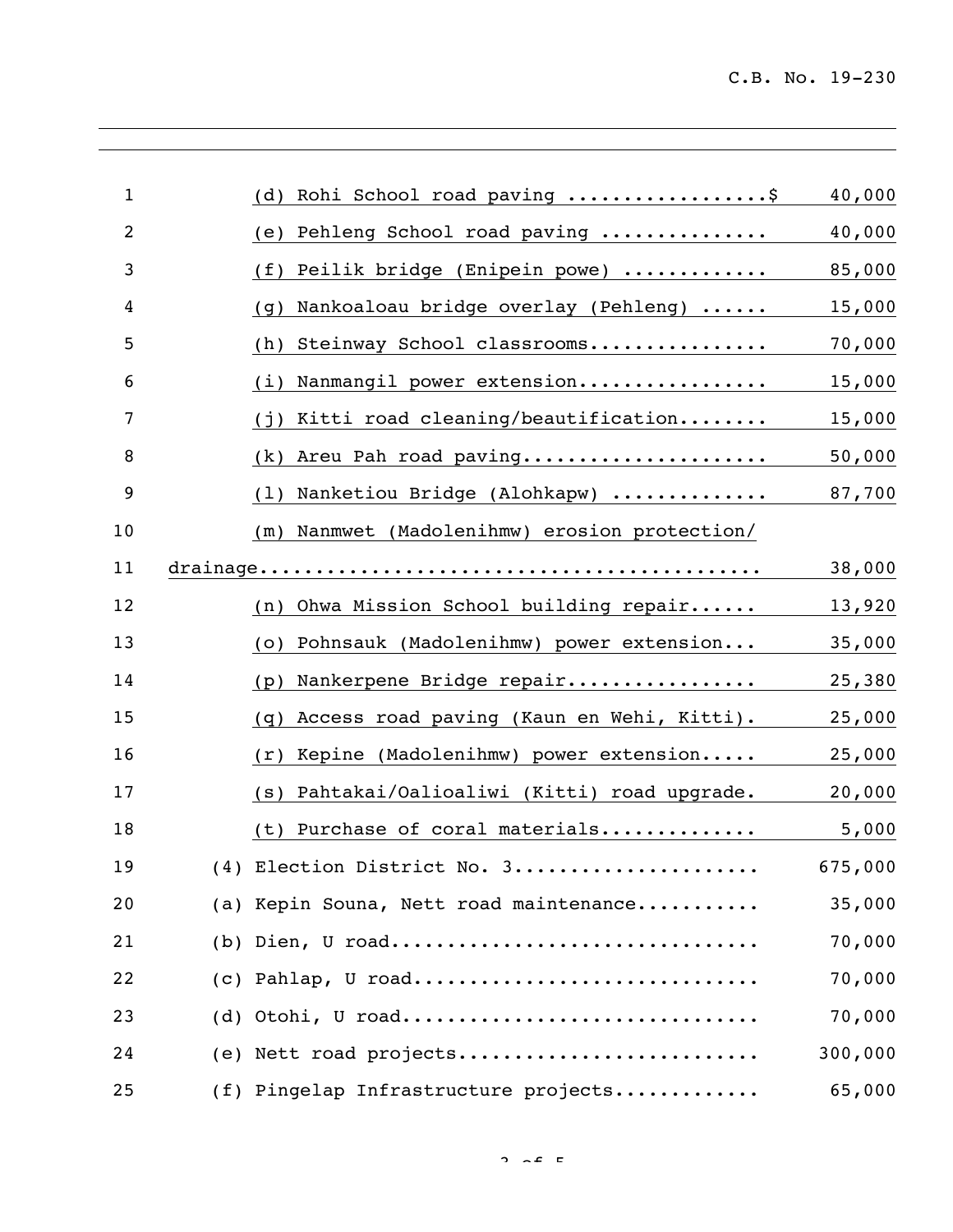(g) Mwokilloa Infrastructure projects..........\$ 65,000" Section 2. Section 6 of Public Law No. 19-124 is hereby amended to read as follows: "Section 6. Allotment and management of funds and lapse date. All funds appropriated by this act shall be allotted, managed, administered and accounted for in accordance with applicable laws, including, but not limited to, the Financial Management Act of 1979. The allottee shall be responsible for ensuring that these funds, or so much thereof as may be necessary, are used solely for the purpose specified in this act, and that no obligations are incurred in excess of the sum appropriated. The allottee of the funds appropriated under section 2 of this act shall be the Governor of the State of Yap or his designee. The allottee of the funds appropriated under sections 3 and 4 of this act shall be the President of the Federated States of Micronesia or his designee; PROVIDED THAT, the allottee of funds appropriated under subsections 4(1)(c) through 4(1)(o) [and], 4(2)(f), 4(3)(c), 4(3)(d), 4(3)(e), 4(3)(k) and 4(3)(q) shall be the Pohnpei Transportation Authority (PTA); the allottee of funds appropriated under subsections 4(1)(b), 4(2)(a), 4(2)(c), 4(2)(d) and 4(2)(e) shall be the Mayor of Kolonia Town Government; the allottee of funds appropriated under subsections 4(1)(a),

 $4 \times 5$